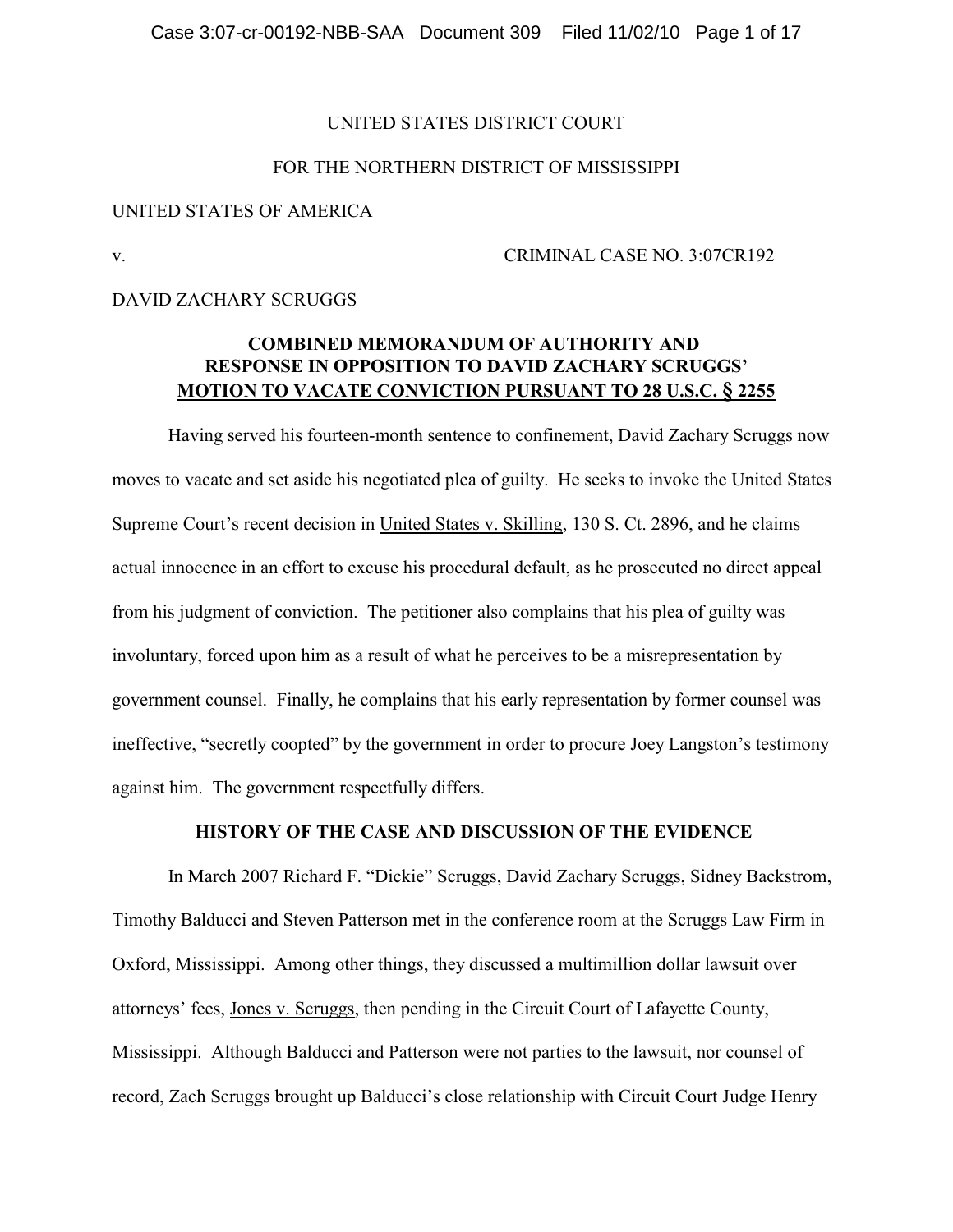### Case 3:07-cr-00192-NBB-SAA Document 309 Filed 11/02/10 Page 2 of 17

Lackey, suggesting that Balducci could corruptly influence the judge. There was no mention of money or bribery at that time; the consensus was that Balducci could simply use his friendship to corrupt the judge (Attachment A, pp. 27-32). Tim Balducci testified at the pretrial motions hearing conducted by the District Court on February 20 and 21, 2008, that he thereafter met with Judge Lackey on March 28, 2007, in the judge's conference room in Calhoun County, where they exchanged pleasantries and small talk.

> . . . . And I explained to him that I was there to discuss a case that was pending before him. And I told him that it was the Jones v. Scruggs case. And I told him that I was not an attorney of record in the case, that I wasn't representing either party, specifically not representing the Scruggs Law Firm; and that I personally had no interest in the outcome of the case; that they had asked me to come down there and to basically explain their side of the story to him. . . . And I told him what I knew and I told Judge Lackey that they the members of the Scruggs Law Firm wanted the case ultimately sent to arbitration, that there were some matters that they had been sued now [sic] outside of just the legal fee issue over the Katrina fees. It had now grown into a bigger lawsuit than just what their joint venture agreement share of fees would be. And I discussed with Judge Lackey the propriety of him based on that conversation, of him maybe dismissing those extraneous matters and sending simply the dispute over the fees to arbitration (emphasis added) (Attachment A, pp. 34-35).

Balducci further testified that toward the end of their meeting, he offered Judge Lackey a position "of counsel" in his new law firm, a position that would pay the judge approximately \$1,000 a month, simply to allow his name to be used on the firm's letterhead (Attachment A, pp. 36-37). Balducci testified that he did not consider the offer a quid pro quo (Attachment A, p. 37), but looking back on it objectively, he could see how the judge might have (Attachment A, p. 38). That summer Judge Lackey recused himself from the case for a short period of time. His recusal prompted a "frantic and angry" call from Sid Backstrom inquiring about what was going on.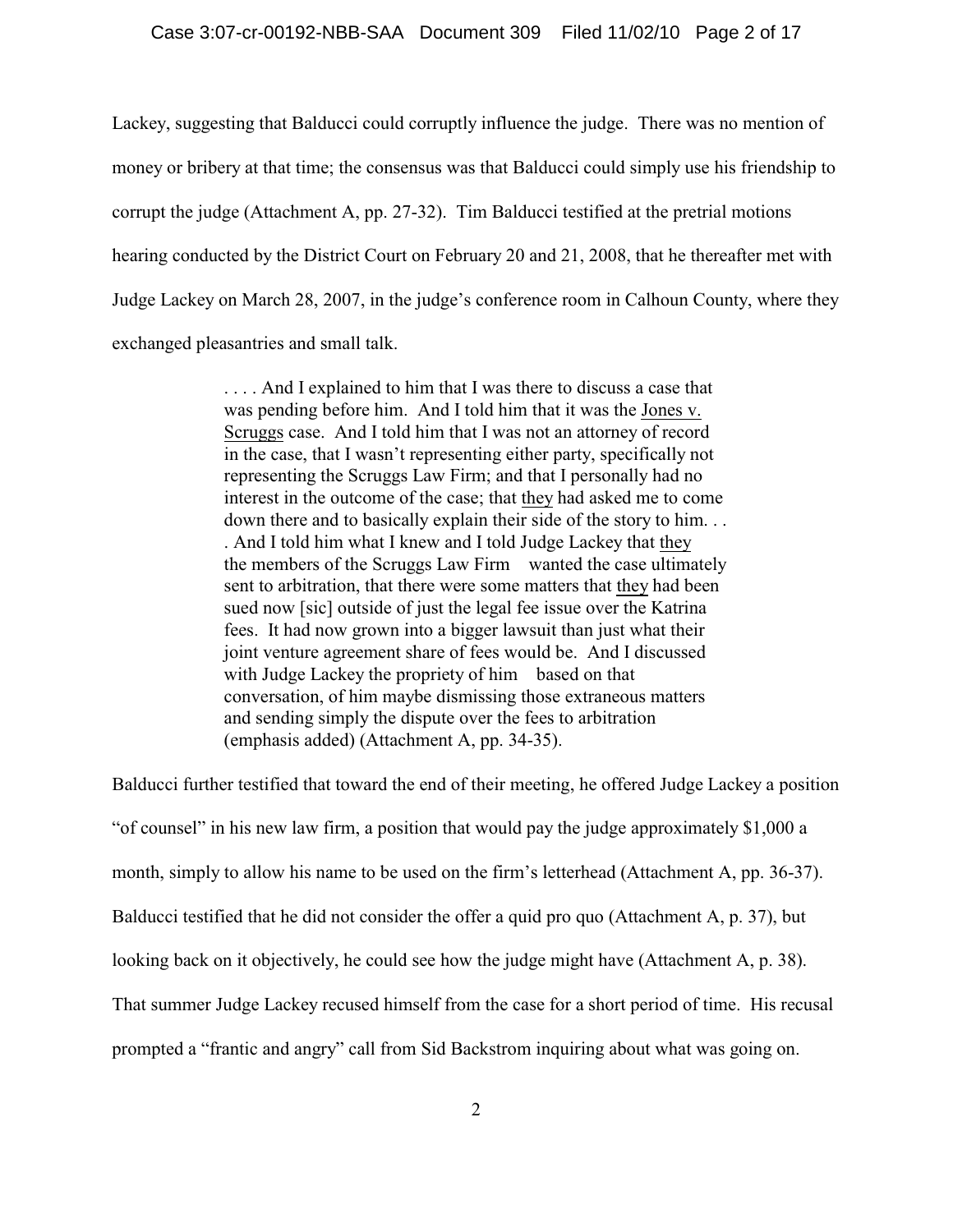#### Case 3:07-cr-00192-NBB-SAA Document 309 Filed 11/02/10 Page 3 of 17

According to Balducci, Backstrom demanded, "Well, find out. Get ahold of the situation and find out what's going on, and let us know." (emphasis added) (Attachment A, pp. 38-39)

Judge Lackey was unsure about whether the "of counsel" offer was a quid pro quo, but he was offended by the overture and heartbroken that his young friend appeared to have lost his way. He and Tim Balducci exchanged telephone calls and met with each other several times over the summer of 2007. Finally, on September 18, 2007, Judge Lackey (and government investigators) had to know. Lackey tested the water in a telephone call to Balducci. "If I help the Scruggs Law Firm, will they help me?" he asked. (Attachment A, p. 70) Three days later the two men met, and Judge Lackey told Balducci that he needed \$40,000 to get "over a hump." The judge asked if Balducci thought Scruggs would give him \$40,000 if he entered an order favorable to the Scruggs firm. The judge hoped Balducci would respond that he'd been misunderstood. Instead, Balducci responded that he thought ". . . it would not be a problem." (Attachment A, p. 83) Balducci has since explained that the reason he did not believe it would be a problem is because he had been involved in another case in which Mr. Scruggs had spent a million dollars to corruptly influence another judge in return for a favorable outcome (referring to the case of Wilson v. Scruggs in the Circuit Court of Hinds County, Mississippi) (Attachment A, p. 83). Balducci wasn't freelancing; the moment he left the judge's chambers he telephoned Sid Backstrom at the Scruggs Law Firm. Balducci informed Backstrom that the judge wanted to enter the order but wanted \$40,000. Balducci asked Backstrom, "Is that something that y'all want me to go forward with, and if so, how do you want me to handle it? Are y'all going to cover it if I do?" (Attachment A, pp. 76-77). Backstrom wasn't about to make that call on his own; he indicated he'd have to get back to Balducci, and within a day or so, he did call back.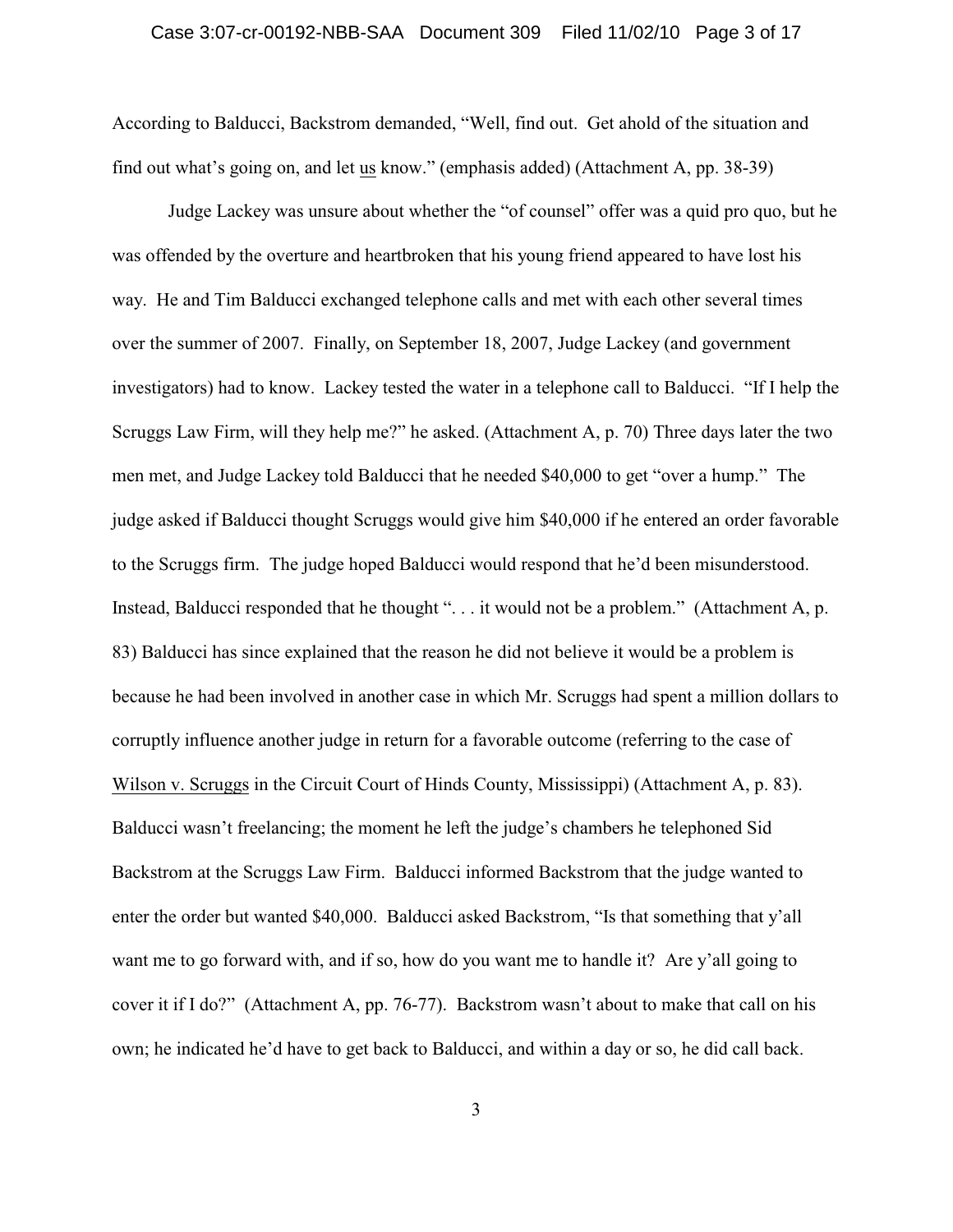#### Case 3:07-cr-00192-NBB-SAA Document 309 Filed 11/02/10 Page 4 of 17

Balducci testified, "And I understood in the response from Mr. Backstrom that all three of the defendants had talked about it and agreed to it, and that I was to go forward and give the judge some money." (Attachment A, p. 76) Balducci's business partner, Steve Patterson, wanted more direct confirmation from Dickie Scruggs himself, and knew that the way to get it was to go through a shadowy intermediary, P. L. Blake.

A few days later, when Patterson and Balducci were in Oxford they stopped by the Scruggs Law Firm on other business, and were greeted by Dickie Scruggs who immediately indicated that he knew they had talked to P. L. Blake and that he had talked to P. L. Blake. Balducci testified that Dickie Scruggs confirmed that he understood they needed 40 and that they would be covered, not to worry about it. In fact, the Patterson Balducci firm was reimbursed \$40,000 by the Scruggs Law Firm. (Attachment A, p. 84)

Tim Balducci was videotaped paying the judge \$40,000 in three installments. When he was arrested November 1, 2007, he immediately agreed to cooperate with government investigators. He gave FBI agents and government prosecutors a statement which clearly admitted guilt and incriminated the other four co-conspirators; he agreed to wear a body transmitter in an effort to prove that what he was saying was true. Within a few hours of his arrest, he had Dickie Scruggs, Sidney Backstrom, and David Zachary Scruggs on tape, clearly implicating themselves in the conspiracy (Attachment B).<sup>1</sup> At the Scruggs Law Firm, wearing the wire, Balducci produced a proposed order and asked Zach Scruggs and Sid Backstrom

<sup>&</sup>lt;sup>1</sup> Attachment B is the transcript of the November 1, 2007, undercover tape. It was previously made a part of the record in this case as an attachment to document 115-2, the government's response to the defendant's Motion to Dismiss for "Outrageous Government Conduct."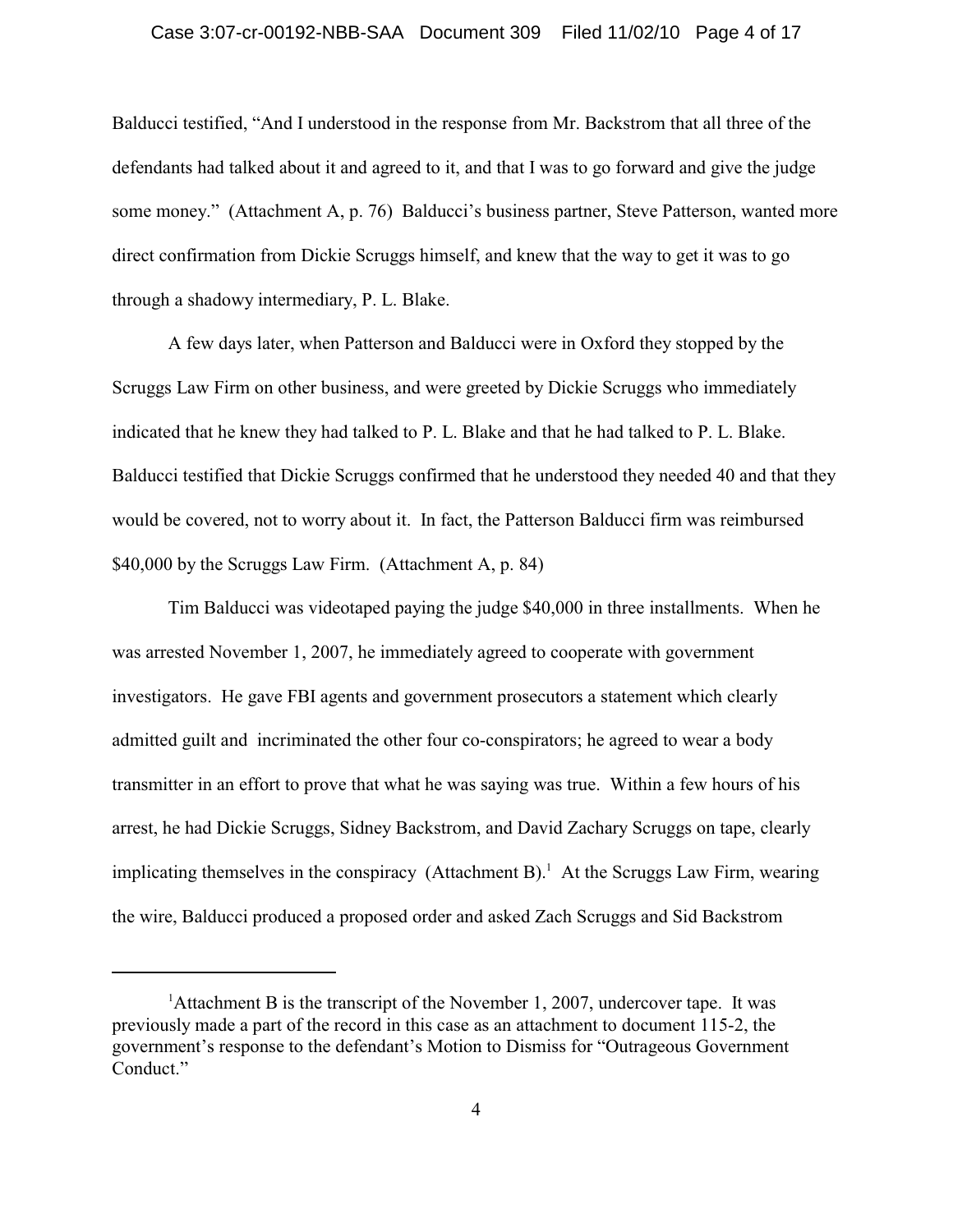#### Case 3:07-cr-00192-NBB-SAA Document 309 Filed 11/02/10 Page 5 of 17

whether they wanted the court to dismiss the action outright or send it to arbitration. Zach Scruggs opined that an outright dismissal would be preferable, as he believed arbitration could result in various issues being returned to the circuit court where some other "asshole" who could not be corrupted might by then have taken over the case. It was clear from the conversation that both Zach Scruggs and Sid Backstrom believed they could write the order any way they wanted and get it signed. It was also clear that Sid Backstrom was not trying to hide any part of the conversation from Zach Scruggs. Neither of them questioned Balducci's involvement and both of them seemed to appreciate Balducci's illicit role in the conspiracy. Balducci even commented to both men, "Get it how you want it, 'cause we're paying for it." (Attachment B, p. 30) The petitioner now contends that he had conveniently stepped out of the room when those words were spoken, but a few moments earlier the following exchange occurred, clearly in his presence:

ZACH SCRUGGS: It could be . . .

BALDUCCI: . . . get it how you want it, because I've got to, uh, I've gotta go back for another delivery of, uh, another bushel of sweet potatoes down there.

(Attachment B, p. 30) To miss that thinly coded reference to a judicial bribe, petitioner would have to have bolted from the room with his fingers in his ears.

Sid Backstrom attempted to corroborate the petitioner's denials, but failed an FBI polygraph on that question.<sup>2</sup> David Zachary Scruggs also failed an FBI polygraph showing

<sup>&</sup>lt;sup>2</sup>The Fifth Circuit Court of Appeals has removed the per se prohibition against polygraph evidence, holding that it may be admissible, particularly in the absence of a jury, after an appropriate Daubert hearing and Rule 403 analysis, in the discretion of the Court. United States v. Posado, 57 F.3d 428 (5<sup>th</sup> Cir. 1995), Gibbs v. General America Life Ins. Co., 210 F.3d 491 (5<sup>th</sup>) Cir. 2000).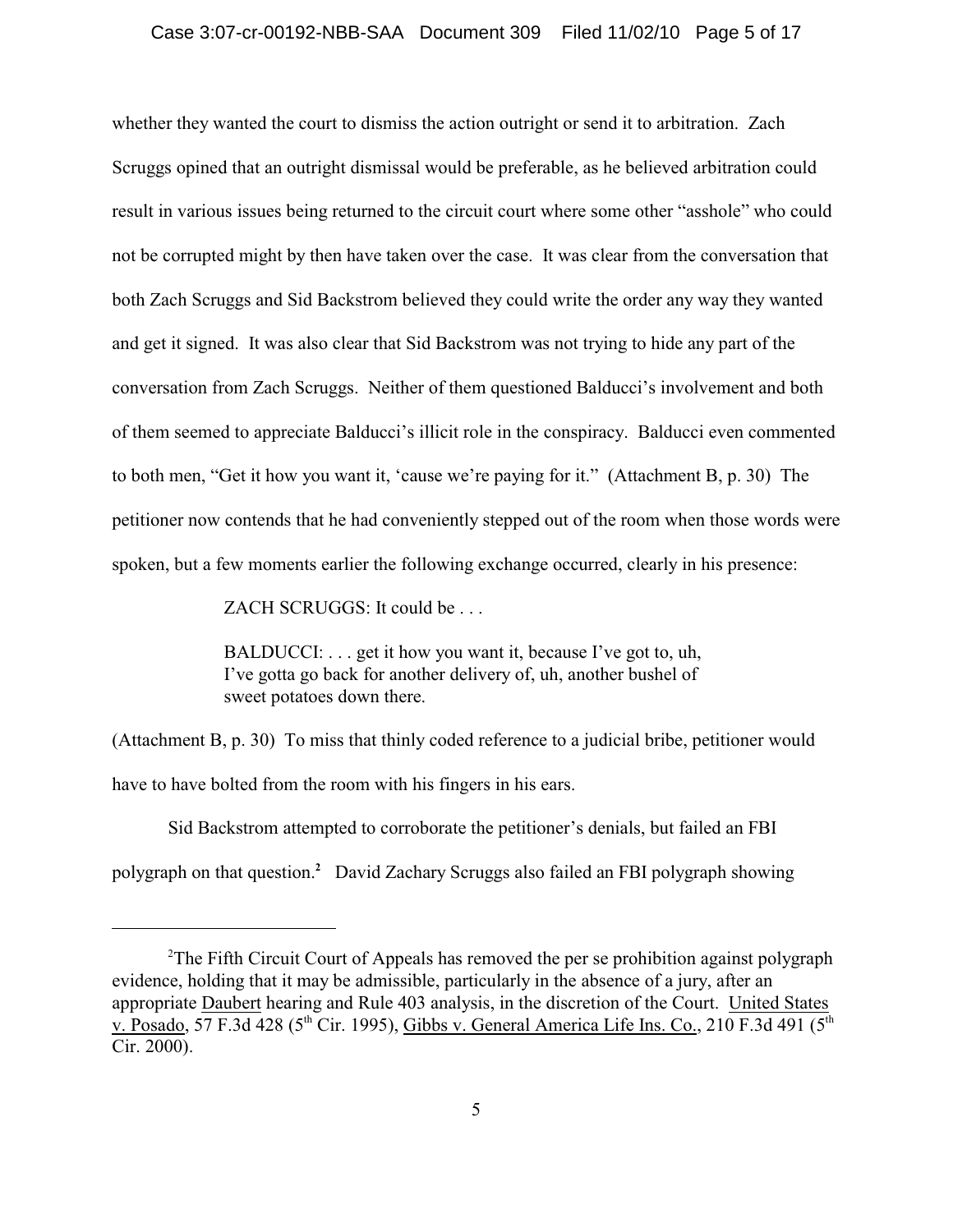deception when he said that he knew nothing about money changing hands.

Finally, after visiting with Zach Scruggs and Sidney Backstrom, Timothy Balducci met briefly with Richard F. "Dickie" Scruggs and improvised an incriminating conversation with the self-styled King of Torts, saying that the judge felt exposed and needed an additional \$10,000. The elder Scruggs didn't ask what Balducci was talking about (or throw him out of the office); he responded that he would take care of it (and he did). (Attachment B, p. 77)

On November 28, 2007, the federal grand jury for the Northern District of Mississippi returned a five-count indictment against the petitioner and his father, Richard F. "Dickie" Scruggs, their law partner Sidney A. Backstrom, attorney Timothy R. Balducci, and former state auditor Steven A. Patterson, charging them with conspiracy to bribe and corruptly influence a state circuit court judge. (See Attachment C)

By December 10, 2007, both Timothy R. Balducci and former Hinds County District Attorney Ed Peters were cooperating with the government. Based on information obtained from both men, the FBI obtained and executed a search warrant at Joey Langston's law office in Booneville, Mississippi. The primary purpose of the search was to obtain documentary evidence of the one million dollars paid to Ed Peters in exchange for his influence over Hinds County Circuit Judge Bobby B. DeLaughter, who sat as the presiding judge in Wilson v. Scruggs, another multimillion dollar lawsuit over attorneys' fees. Langston probably realized that he would be a target of the expanding government investigation in Wilson v. Scruggs. Other than representing Dickie Scruggs on the federal indictment, Joey Langston had not been involved in Jones v. Scruggs in Lafayette County Circuit Court. David Zachary Scruggs had no active involvement in Wilson v. Scruggs although there was evidence, principally in the form of an e-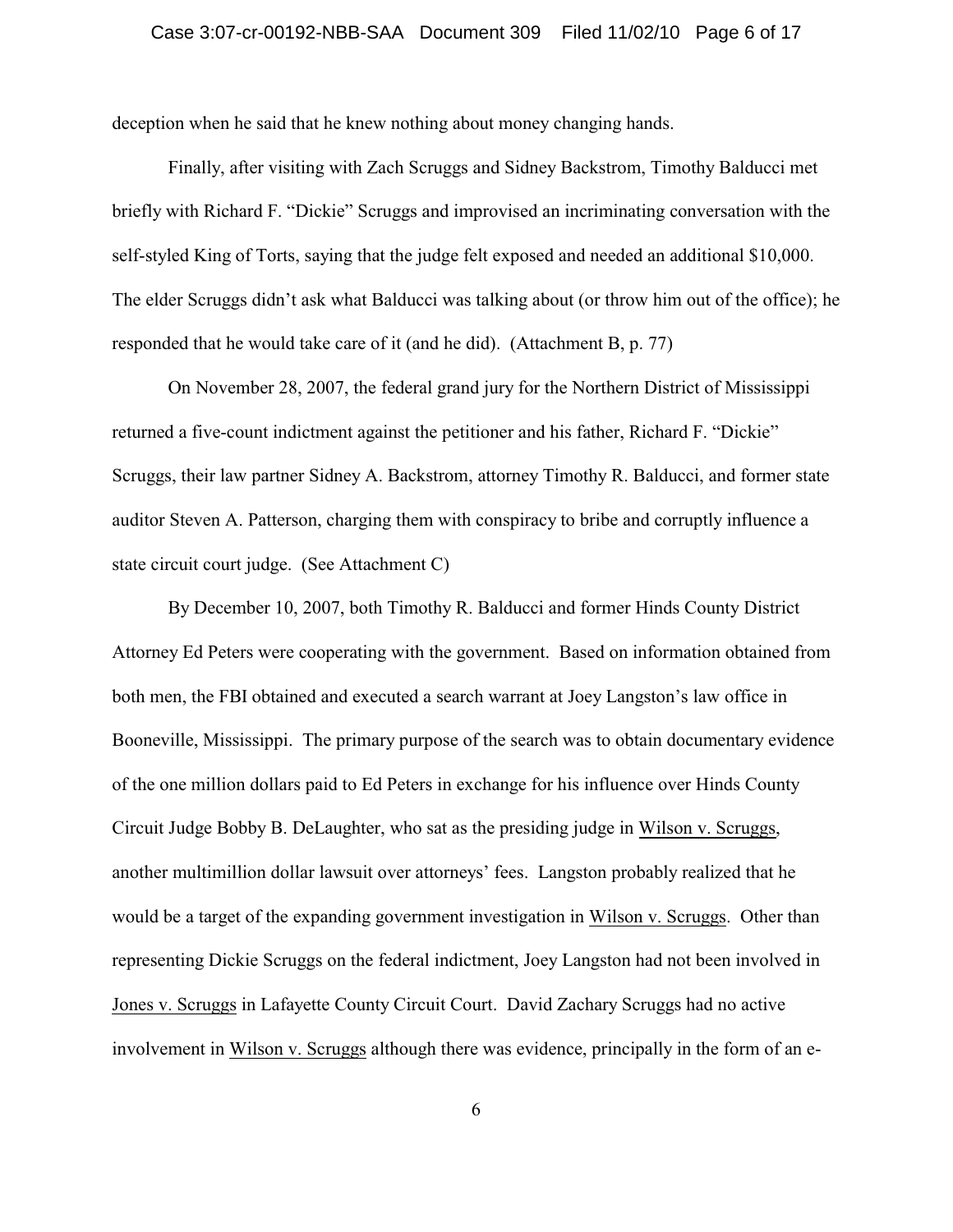#### Case 3:07-cr-00192-NBB-SAA Document 309 Filed 11/02/10 Page 7 of 17

mail, that he had knowledge of that debacle. Joey Langston represented Dickie Scruggs and Anthony Farese represented David Zachary Scruggs, but Langston sought his old friend's counsel and Mr. Farese announced to government prosecutors that he had verbal waivers from both the petitioner and Langston authorizing him to represent both men. A meeting occurred at the U. S. Attorney's Office between prosecutors, Joey Langston and Anthony Farese on Friday afternoon, January 4, 2008. It resulted in several weekend telephone calls and a Langston plea of guilty on Monday, January 7, 2008. Anthony Farese was still representing the petitioner at that time, but announced that he had asked for and received written conflict waivers from both lawyers (see Attachment D). As part of his plea, Langston agreed to testify, not against Zach Scruggs, but against Zach's father, Dickie. The petitioner then fired Farese.

The government filed a notice of its intention to use the Wilson v. Scruggs case as 404(b) evidence, and the defendants moved in limine to exclude that evidence. The matter was set for hearing February 21, 2008. At that hearing the undersigned prosecutor argued to the Court that the case of Wilson v. Scruggs should be admissible against Dickie Scruggs but would require a limiting instruction with regard to defendant Sidney Backstrom who had no known involvement in or knowledge of that case. When the court asked about defendant David Zachary Scruggs, the undersigned prosecutor responded that Joey Langston would testify that Zach Scruggs had been aware of what was happening in the Wilson case.<sup>3</sup> The petitioner now contends that if Langston was going to testify that the petitioner was involved in Wilson v. Scruggs then the government

<sup>&</sup>lt;sup>3</sup>The prosecution was focused on Dickie Scruggs, who had hired a formidable array of lawyers and who was at that time still very much in the fight. Almost as an afterthought, counsel undersigned asked Langston that morning whether Zach Scruggs had been aware of Wilson v. Scruggs. Langston responded that Zach Scruggs had to have been aware of Wilson v. Scruggs.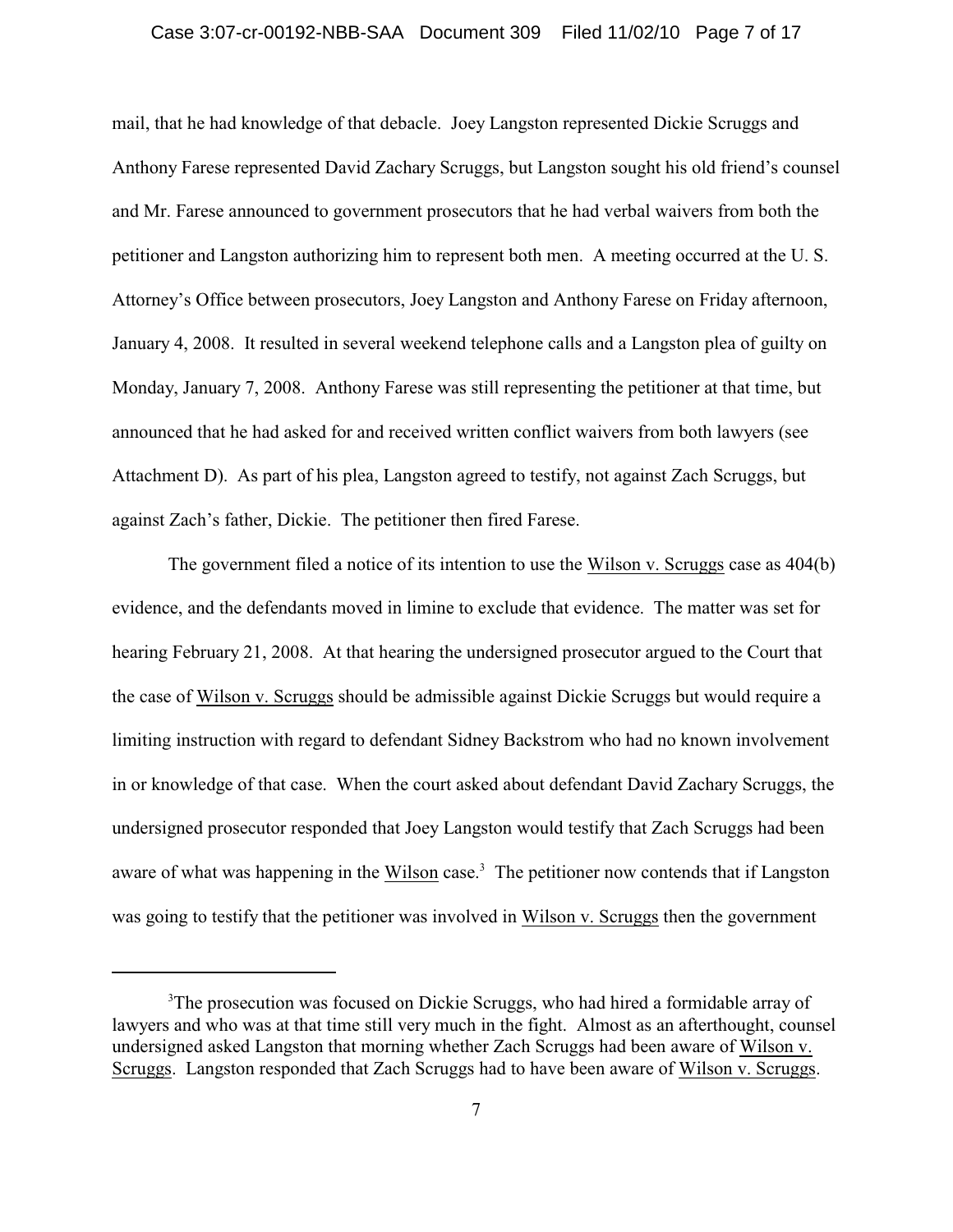#### Case 3:07-cr-00192-NBB-SAA Document 309 Filed 11/02/10 Page 8 of 17

improperly "coopted" Farese to obtain Langston's testimony, or, if Langston was not going to testify against Zach Scruggs, then the undersigned prosecutor lied to the court. Government counsel and Joey Langston may have miscommunicated, but neither the government nor Langston ever took the position that Zach Scruggs was actively involved in Wilson v. Scruggs. And the government's belief that Zach Scruggs had knowledge of the Wilson v. Scruggs matter was based primarily upon an e-mail obtained from one of the attorneys representing the Scruggs firm in Wilson v. Scruggs. Zach Scruggs authored that e-mail, opining that the case was in a posture where Team Scruggs could get anything they wanted, signed on the back of a napkin. The attorney who received that e-mail responded that he hoped that the petitioner misunderstood Tim Balducci's and Joey Langston's role in Wilson v. Scruggs. He didn't. It was the government's position that Zach Scruggs' apparent knowledge of the corrupt influence being exerted in Wilson v. Scruggs, even without any active involvement, was enough to make evidence of that corruption admissible against him, to show knowledge and intent.

However, when Dickie Scruggs and Sidney Backstrom pled guilty, that left David Zachary Scruggs the only remaining defendant facing trial. That was a substantial change of circumstances; petitioner then moved for reconsideration of the 404(b) issue. The renewed 404(b) motion was set for a hearing the same day petitioner entered his plea of guilty to a lesser offense for a recommendation of probation. It is quite likely that the significant change of circumstances, coupled with petitioner's mere knowledge of the Wilson v. Scruggs case, might well have resulted in a different ruling from the court, but we will never know; the petitioner foreclosed that possibility by pleading guilty, moments before the Court was set to re-hear the 404(b) issue.

8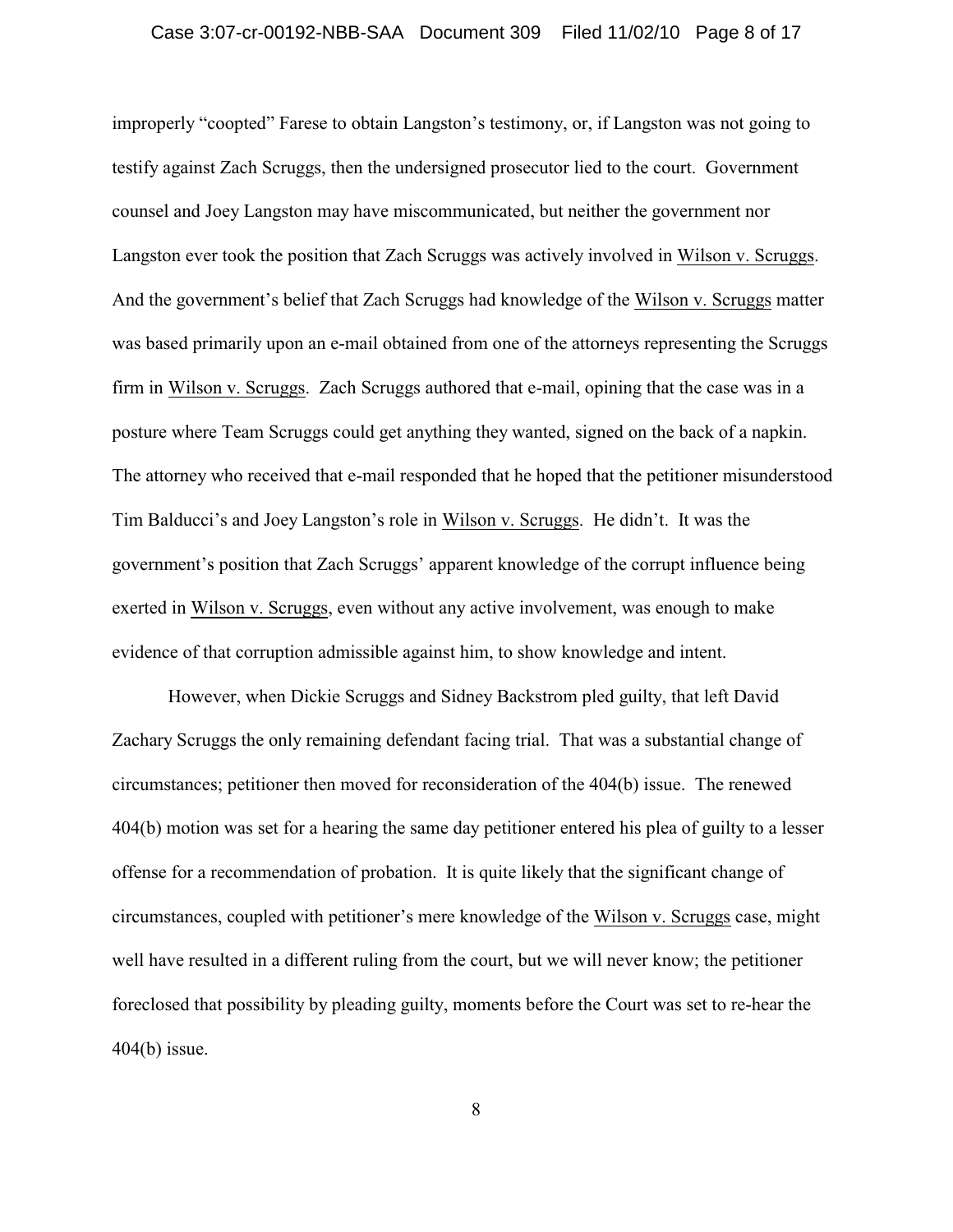#### Case 3:07-cr-00192-NBB-SAA Document 309 Filed 11/02/10 Page 9 of 17

Ultimately Richard F. "Dickie" Scruggs and Hinds County Circuit Judge Bobby B. DeLaughter were indicted in connection with the Wilson v. Scruggs matter, both men pled guilty and both men are presently serving sentences to confinement. Zach Scruggs was not charged in Wilson v. Scruggs, Joey Langston never testified against him, and no actual conflict ever occurred. History now bears out the accuracy and validity of the waivers both Zach Scruggs and Joey Langston signed. There was no conflict.

As a practicing attorney, represented by prominent attorneys, Zach Scruggs knew or certainly should have known when he entered his plea of guilty that the United States Supreme Court would likely grant certiorari on the Skilling issue. (Attachment E is a transcript of petitioner's plea of guilty and Attachment F is a transcript of his sentencing hearing.) In fact, both the petitioner and his attorney repeatedly represented to the Court that he knew nothing about money changing hands. Obviously the defense was aware of the Skilling issue, as they vigorously asserted it at every opportunity at the trial court level. Petitioner's unconditional plea to a negotiated lesser felony, together with his failure to prosecute a direct appeal, therefore constitute a knowing abandonment of that issue. He has waived any right to raise it at this time, unless he can show either "just cause" for the default together with actual prejudice, or that the Court's failure to consider his claim will result in a miscarriage of justice because he is "actually innocent" of the misprision and "actually innocent" of the greater offenses that were dismissed by the government in exchange for his plea. By the time Zach Scruggs pled guilty there had been widespread media coverage of the bribery, at least two days of testimony, and his four coconspirators, including his father, had pled guilty to a Skilling-proof judicial bribery involving an actual quid pro quo. Everyone knew that \$40,000 had actually changed hands. This does not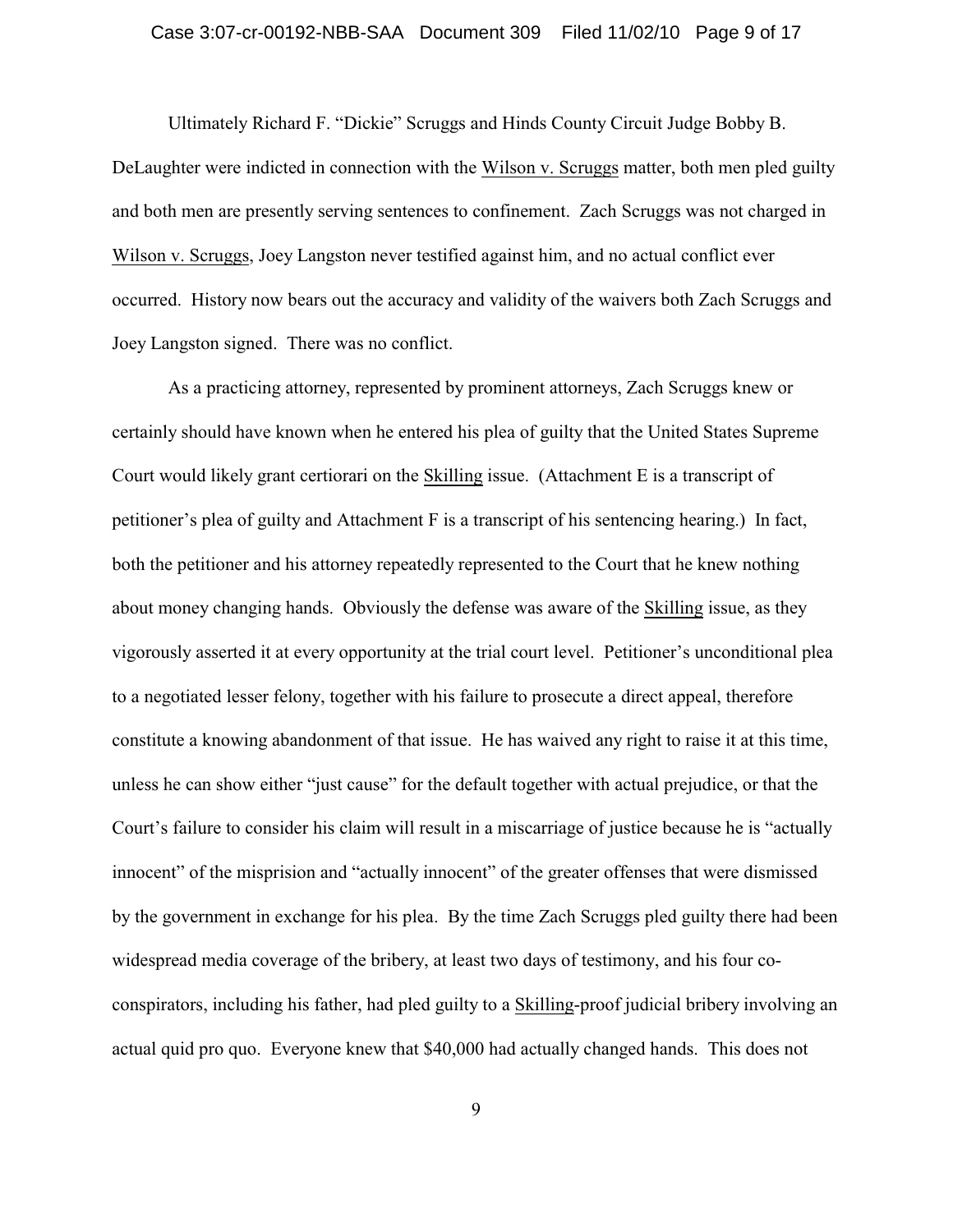become a Skilling case just because petitioner says it is.

On March 14, 2008, the lead defendant in this case, Richard F. "Dickie" Scruggs, pled guilty. His law partner, Sidney A. Backstrom, also pled guilty. The petitioner and his attorneys were present for Dickie Scruggs' plea, and afterward counsel for the petitioner specifically renewed the petitioner's objections to the use of 404(b) evidence against him, telling the Court that the guilty pleas of Dickie Scruggs and Sid Backstrom gave a whole new meaning to the defendant's motion in limine to exclude the government's 404(b) evidence: "The 404(b) evidence, I think, takes on a whole different light." (Attachment G, p. 3)

On March 19, 2008, petitioner, through counsel, filed a renewed motion in limine "to exclude extrinsic evidence pursuant to Rule 404(b)," noting that Zach Scruggs had no direct involvement in the Wilson case but was aware of it.<sup>4</sup> Petitioner's renewed motion in limine recited the fact that government counsel had told the Court that Joey Langston was prepared to testify that Zach Scruggs was fully aware of what was going on in the Wilson case. It also acknowledged the now infamous "napkin" e-mail Zach Scruggs sent to Johnny Jones, but the defense argued that even the e-mail did not demonstrate knowledge of a criminal quid pro quo (See Attachment H). The Court thereafter set the Rule 404(b) issue for rehearing on Friday, March 21, 2008 (See Attachment I).

However, on March 21, 2008, the petitioner pled guilty to an information charging him with misprision of a felony, in exchange for dismissal of the greater offenses and a government recommendation of probation. In doing so, he walked away from (and thereby forfeited) his renewed motion in limine to exclude 404(b) evidence, set to be heard that same morning.

Which is consistent with what Joey Langston says in his affidavit of April 27, 2010. <sup>4</sup>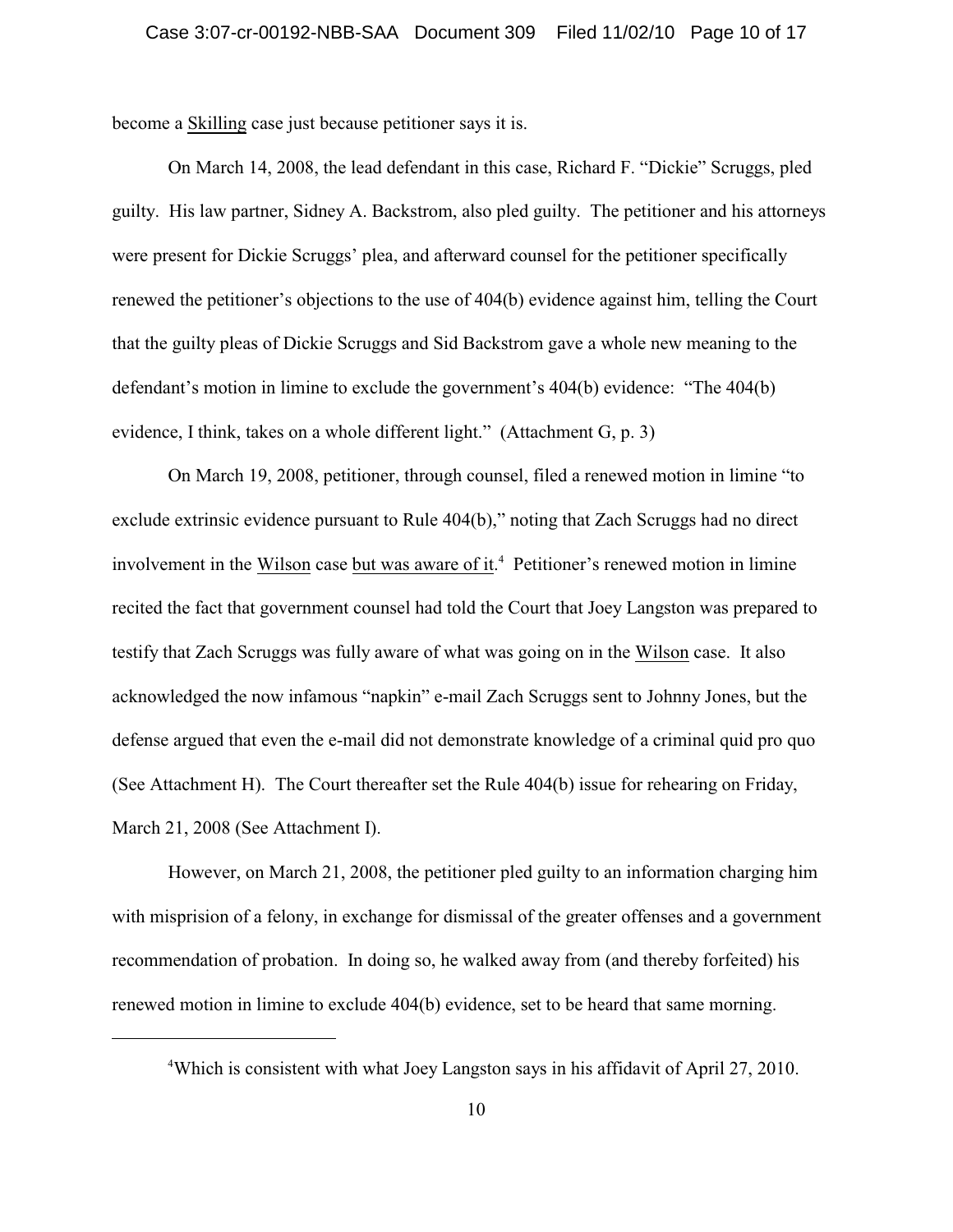Petitioner did not prosecute a direct appeal.

# **STATUTE OF LIMITATIONS**

The conspiracy to bribe Judge Lackey, as charged in the indictment, involved an actual quid pro quo, the payment of money to a public servant, for the specific purpose of corruptly obtaining his judicial favor. If Skilling does not apply, the one year statute of limitations set forth in 28 U.S.C. § 2255 has expired, and David Zachary Scruggs' petition is time-barred. If Skilling does apply, the petitioner benefits from a new one-year statute of limitations commencing on the date of the Skilling decision, June 24, 2010.

# **FIRST ASSIGNMENT OF ERROR**

In United States v. Bousley, 523 U.S. 614, 118 S. Ct. 1604 (1998), the United States Supreme Court considered a habeas petition stemming from a guilty plea to possessing drugs with intent to distribute, as well as "using" a firearm during and in relation to a drug trafficking crime. After Bousley's plea, the Court decided Bailey v. United States, 516 U.S. 137, holding that the word "use" in  $\S 924(c)$  means active employment of a firearm, and does not criminalize mere possession of the firearm for the purpose of emboldening a drug trafficker. As applied to the 924(c) portion of the petitioner's plea, the high court found that he had pled guilty to something that was not a crime. However, Bousley had not perfected or pursued a direct appeal, and the Supreme Court found that his Bailey claim was therefore procedurally defaulted:

> . . . there are significant procedural hurdles to consideration of the merits of petitioner's claim, which can be attacked on collateral review only if it was first challenged on direct review. Since the petitioner appealed his sentence, but not his plea, he has procedurally defaulted the claim he presses here. To pursue the defaulted claim in habeas, he must first demonstrate either "cause and actual prejudice" (citations omitted) or that he is "actually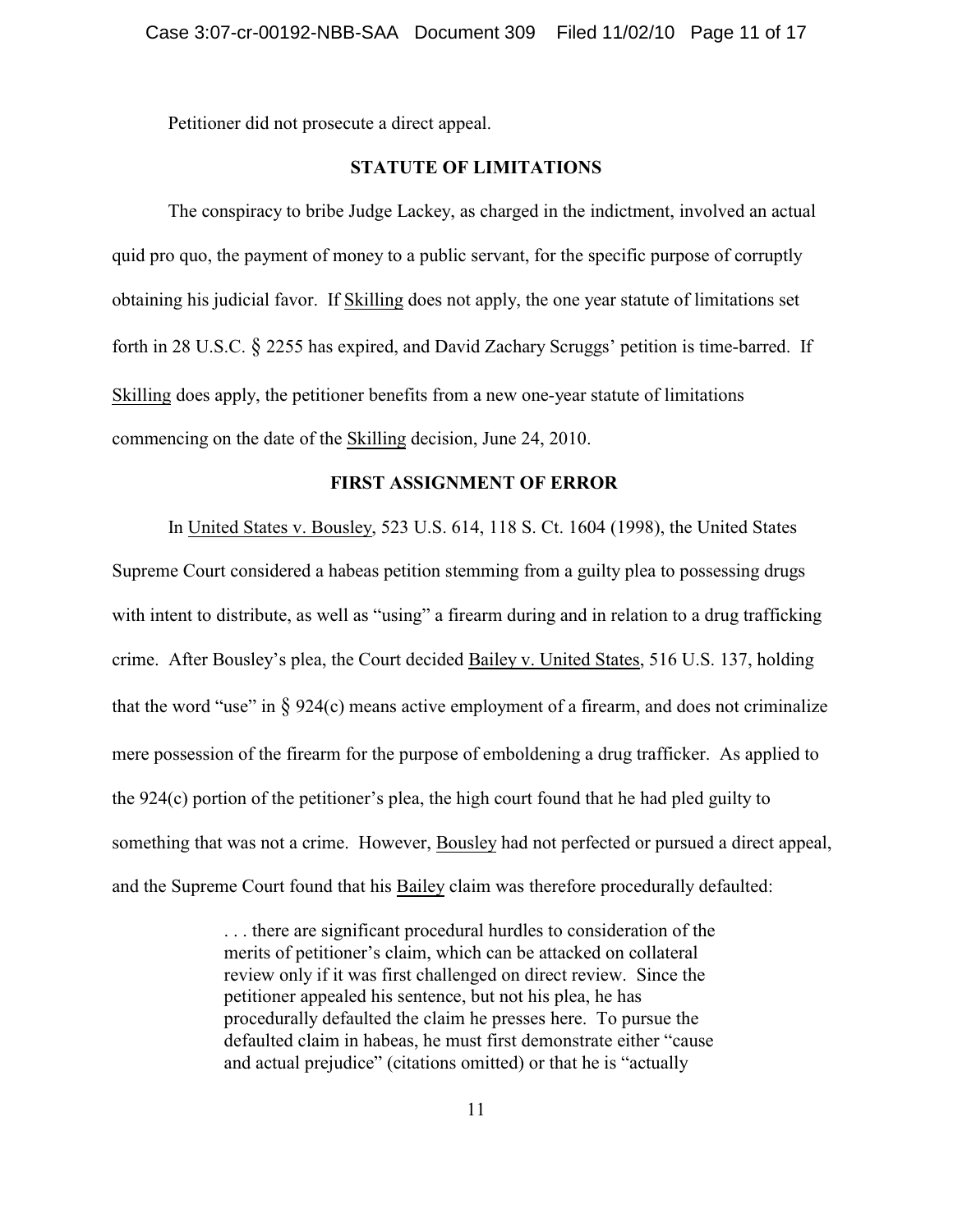innocent," (citations omitted). His arguments that the legal basis for his claim was not reasonably available to counsel at the time of his plea and that it would have been futile to attack the plea before Bailey do not establish cause for the default . . . . [furthermore] actual innocence means factual innocence, not mere legal insufficiency. Accordingly, the government is not limited to the existing record but may present any admissible evidence of the petitioner's guilt. Petitioner's actual innocence showing must also extend to charges that the government has foregone in the course of plea bargaining. Bousley, 523 U.S. at 615. (emphasis added)

Noting that a procedural default would only be excused for cause and actual prejudice or because of actual innocence, the court examined both possibilities. Bousley argued that the legal basis for his claim was not reasonably available to him at the time his plea was entered. The court rejected that argument, holding that the claim was not ". . . so novel that its legal basis was not reasonably available to counsel." Bousley, 523 U.S. at 623. Bousley next argued that his default should have been excused because pre-Bailey any attempt to attack his guilty plea on that basis would have been futile. The court rejected that logic as well, holding that futility doesn't constitute cause if it simply means that a claim was unacceptable to that particular court at that time. Noting that no one wants to convict a person who is actually innocent, the Supreme Court concluded that actual innocence trumps even a default. However, it is incumbent upon the petitioner to establish actual innocence, in light of all the evidence, demonstrating to the Court that "it is more likely than not that no reasonable juror would have convicted him." Bousley, 523 U.S. at 623. Finally the Supreme Court noted that actual innocence means factual innocence, not mere legal insufficiency, and the Court held that the government is not limited to the existing record in its rebuttal of actual innocence. Perhaps more importantly, the Supreme Court specifically noted that "in cases where the government has foregone more serious charges in the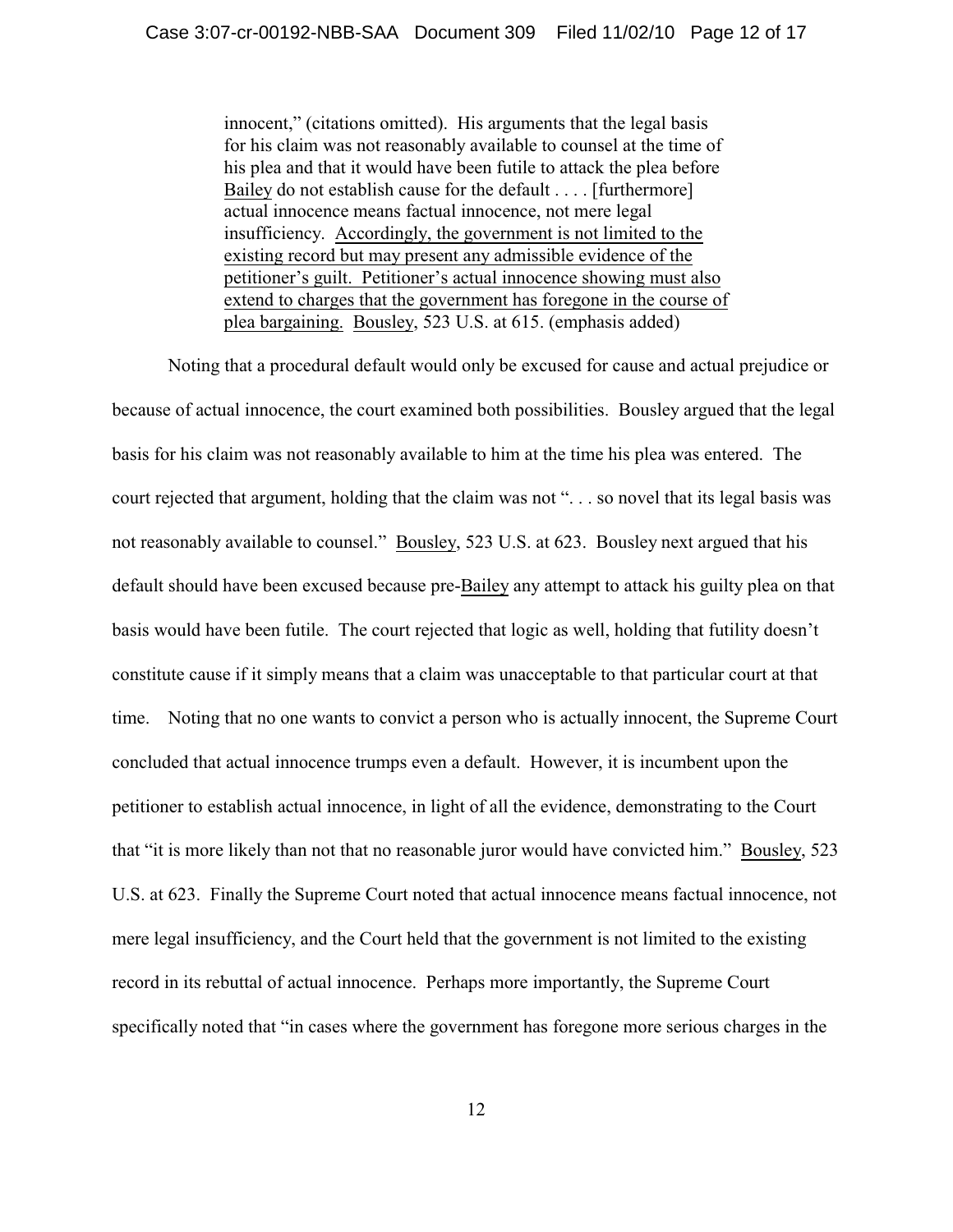#### Case 3:07-cr-00192-NBB-SAA Document 309 Filed 11/02/10 Page 13 of 17

course of plea bargaining, petitioner's showing of actual innocence must also extend to those charges." Bousley, 523 U.S. at 624. Only if the petitioner can convince the court that he is actually innocent of all charges, is he entitled to have his defaulted claim of an unintelligent plea considered on its merits.

The evidence would show that the original impetus for the conspiracy sub judice was Zach Scruggs' belief that Tim Balducci's friendship with Judge Lackey could be used to corruptly influence the judge. As the "earwigging" ripened into an actual bribery, David Zachary Scruggs' conduct evidenced knowledge of, and wilful acquiescence to, the bribery. He obviously felt that he and his co-conspirators could write the judge's order any way they wanted, either dismissing the plaintiff's claim outright or sending the matter to arbitration. His language evidenced no respect for the Court or the legal system, and Tim Balducci's testimony, together with a fair interpretation of the November 1, 2007, undercover tape, clearly establish Zach Scruggs' knowledge of the quid pro quo and wilful participation in the bribery.

Zach Scruggs is not actually innocent and he has therefore procedurally defaulted, forfeiting any Skilling claim he might otherwise have prosecuted. Parenthetically, he is also guilty of bribing a judge based on the application of ordinary conspiracy law on a basic Pinkerton theory.<sup>5</sup> As a coconspirator, he is responsible for what Timothy Balducci did, including the payment of \$40,000 to Judge Lackey. Fifth Circuit Pattern Instruction 2.22 says that " . . . if you find beyond a reasonable doubt that during the time the defendant was a member of that conspiracy, another coconspirator committed the offenses . . . in furtherance of or as a foreseeable consequence of that conspiracy, then you may find the defendant guilty of [that count], even though the defendant

 ${}^{5}$ Pinkerton v. United States, 666 S. Ct. 1180, 1184 (1946).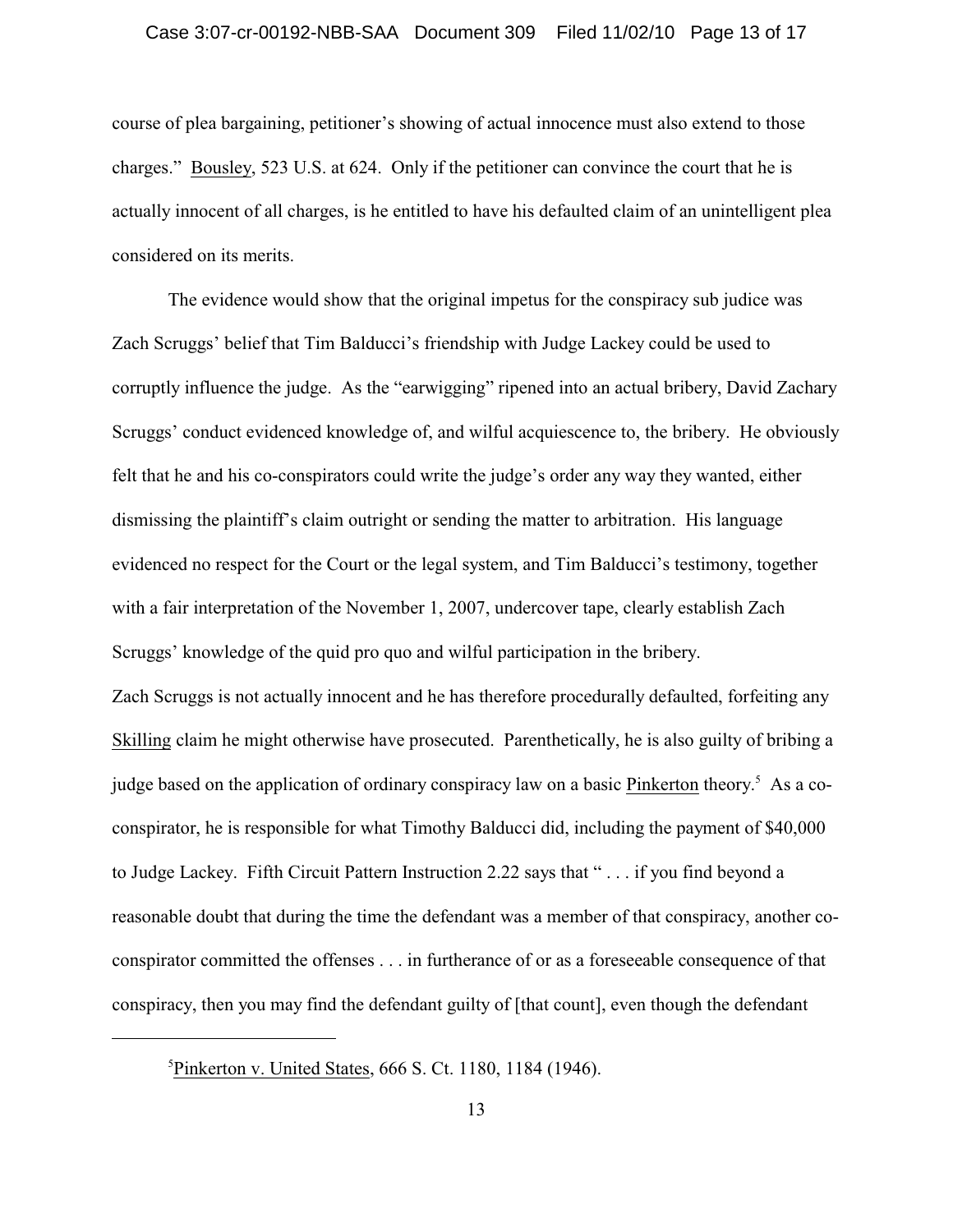may not have participated in any of the acts which constitute the offenses described . . ."

The petitioner was charged by indictment with very serious offenses involving the actual delivery of a bribe for the purpose of corruptly influencing a sitting judge. Because petitioner was, in the end, the last defendant standing, his attorneys negotiated for him an extremely favorable plea agreement. By taking advantage of that opportunity he caused the government to move to dismiss the more serious charges, and he avoided exposure to a much more onerous sentence. Now that he has served his time, he seeks to set aside his conviction and resume the practice of law. But the record is more than sufficient to show that he is not "actually innocent." There should be finality. His Skilling claim is forfeited. As the Supreme Court noted in

Bousley:

we have strictly limited the circumstances under which a guilty plea may be attacked on collateral review. "It is well settled that a voluntary and intelligent plea of guilty made by an accused person, who has been advised by competent counsel, may not be collaterally attacked" (citations omitted) and even the voluntariness and intelligence of a guilty plea can be attacked on collateral review only if first challenged on direct review. Habeas review is an extraordinary remedy and "will not be allowed to do service for an appeal" (citations omitted). Indeed, "the concern with finality served by the limitation of collateral attack has special force with respect to convictions based on guilty pleas" (citations omitted). Bousley, 523 U.S. at 621.

In other words, enough is enough. Petitioner's first assignment of error is without merit and should be denied and overruled.

## **SECOND AND THIRD ASSIGNMENTS OF ERROR**

There is no reason to believe Anthony Farese was ever "coopted" by anyone; no actual

conflict occurred, and the petitioner was never deprived of the honest and effective assistance of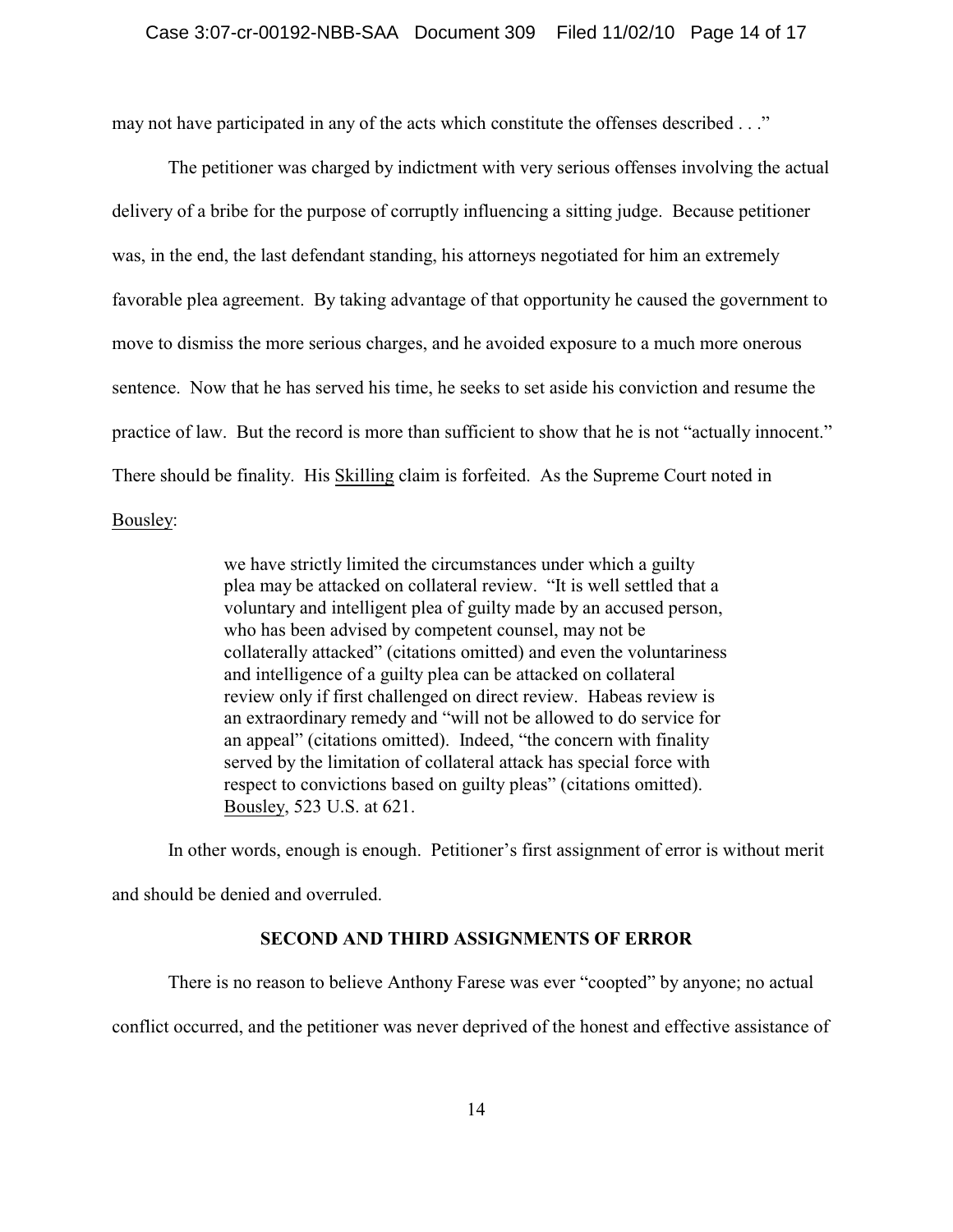#### Case 3:07-cr-00192-NBB-SAA Document 309 Filed 11/02/10 Page 15 of 17

counsel. Joey Langston was never asked to testify against Zach Scruggs and he never did. His sworn affidavit does make it clear that he and the undersigned prosecutor probably miscommunicated. When he said that Zach Scruggs knew about the Wilson v. Scruggs case, he apparently meant that petitioner knew about the case, not about the criminality that occurred behind the scenes. However, the government's position that Zach Scruggs did know of that criminality remains undiminished, in light of the e-mail he sent to Johnny Jones. Whether mere knowledge of that criminality would have been sufficient to support the admissibility of 404(b) evidence against the petitioner standing alone is arguable, but the petitioner waived that argument by pleading guilty the morning of the 404(b) hearing. Zach Scruggs knows whether or not he knew about the criminality behind Wilson v. Scruggs. If he did not, he should have litigated the renewed 404(b) motion before making the decision to plead guilty. His guilty plea waived the issue. United States v. Cothran,  $302$  F.3d  $279$  ( $5<sup>th</sup>$  Cir. 2002), United States v. Owens, 996 F.2d 59 ( $5<sup>th</sup>$  Cir. 12993). In Cothran the Fifth Circuit held that objections to Miranda warnings and coerced confessions, perjury and unlawful search and seizure are all waived by a plea of guilty. Cothran, p. 286. In Owens the Fifth Circuit found that the defendant's guilty plea waived his objections to search and seizure, as well as his argument that the federal prosecutor chose to prosecute him in federal court because of his race. Owens, p. 60.

The two men who signed conflict waivers releasing Anthony Farese to represent them both were lawyers. It is reasonable to assume that they knew what they were signing, and indeed subsequent events have proven them correct; no actual conflict ever existed between Joey Langston and David Zachary Scruggs. After firing Anthony Farese on January 9, 2008, the petitioner employed other representation. Using his considerable means, it is reasonable to